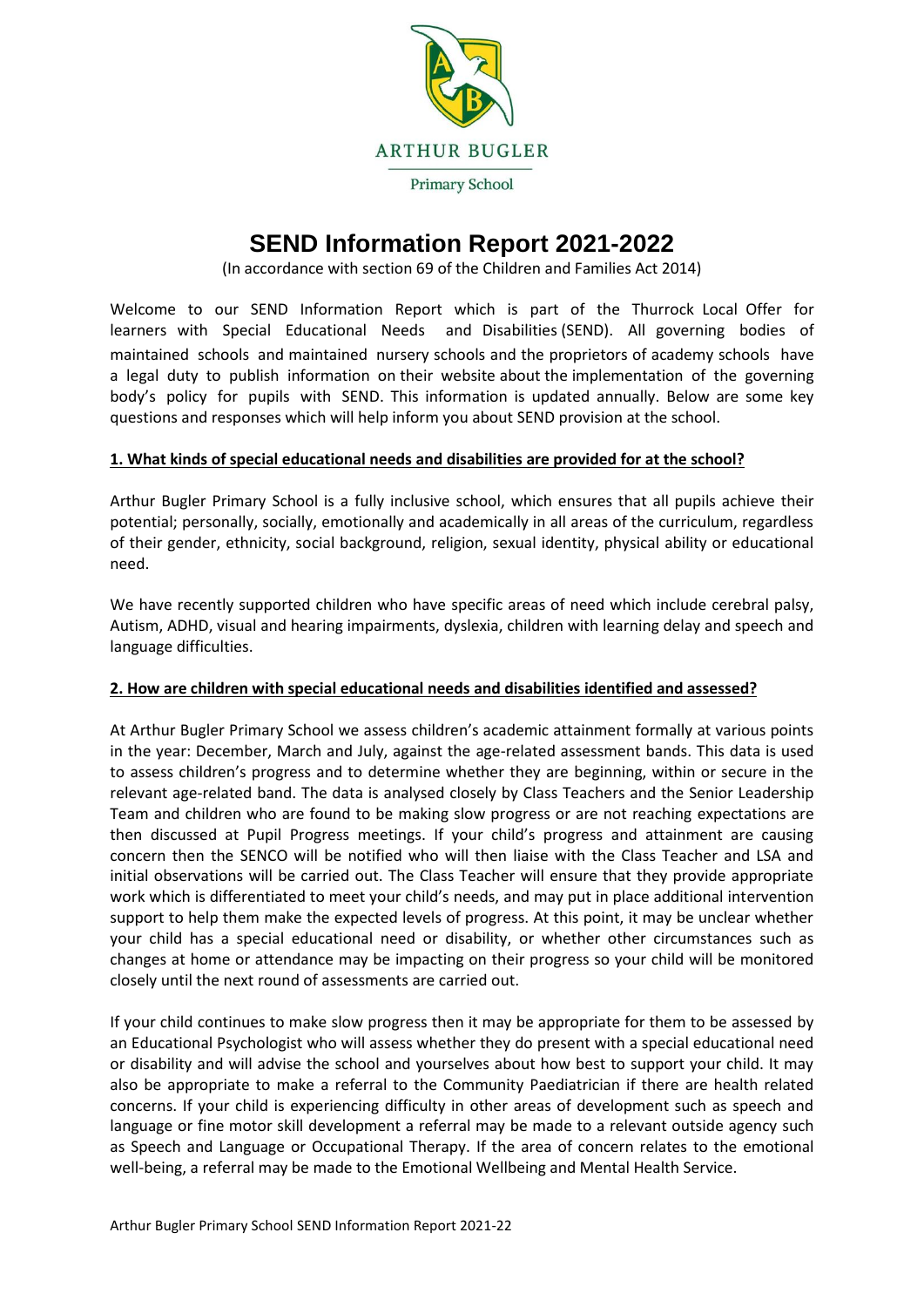The school may feel that your child would benefit from additional support in school even though they do not have a special educational need or disability. They may take part in intervention groups helping to support their literacy or numeracy development, or other areas of development such as social skills or behaviour. This will be shared with you in an informal meeting, letter or at the Parent Consultation meetings that take place twice a year.

If you feel that your child has a special educational or disability need then you should arrange to meet with your child's class teacher as soon as possible to discuss this. We have an Open Door policy and are happy to speak to parents whenever needed. Concerns may come to light during our Parent Consultation meetings. We will share with you our views about how your child is progressing academically and in other areas of development and if there is agreement then the steps described above will be taken. You will be invited to meet with the professionals working with your child if an assessment is carried out in school, or you will receive a written report.

### **3. How are children with special educational needs or disabilities provided for at the school?**

Through the careful monitoring of progress we are able to determine the band at which all children are working at any given point in the term. The learning objectives set for each child are matched to their attainment band. This is the same for all children. Children in Years 1 to 6 follow the National Curriculum and children in the Early Years follow the Development Matters Document and the Early Years Curriculum. Objectives are taken from here when planning work for the children. If the Development Matters Document is not suitable for your child then their objectives may be taken from the ABLLS Curriculum.

If your child has a special educational need or disability in areas such as speech and language or fine motor skill development for example, then there may be additional objectives set for your child to achieve. This may include for example learning to say a particular sound or learning to hold a pencil correctly.

If your child has additional needs in relation to their behaviour then a Consistent Management Plan will be written which identifies key behavioural triggers and strategies put in place to help change their behaviour. This will be shared with you and reviewed termly.

Through our Pupil Progress meetings, SEND plan reviews and Annual Reviews, we gather detailed information about your child's needs which is then used to identify the right support for your child. If your child has an EHCP (Education, Health Care Plan) with an allocation of resources in the form of LSA support then support will be provided on a 1-1, small group or whole-class basis, depending on your child's needs. Whilst it may be appropriate for some children to receive a higher level of 1-1 support, we also understand the importance of peer learning and promoting independence so children will be supported in class, in groups or on a whole-class basis wherever possible. The LSA working with your child may offer 'hover support' to encourage independent learning, being ready to step in when needed. The type and level of support used is organised on a case-by-case basis depending on each child's special educational need or disability.

If your child does not have an EHCP but does have a special educational need or disability, additional support may be put in place and again this may take the form of 1-1, small group or whole class adult support. The nature of the support is based on information gathered about your child's progress and attainment in all areas of development, discussions with you about your concerns and the child's views about their achievements. If there is disagreement between the school and yourselves then we will discuss things further.

For some children, additional resources or equipment may be required. These could include practical resources for maths, word mats, writing slopes, coloured exercise books, pencil grips, ear defenders, stability cushions, voice recorders and many others. Adaptations to the curriculum may also be made to ensure your child is set appropriate learning objectives and is asked to record their responses in an appropriate way.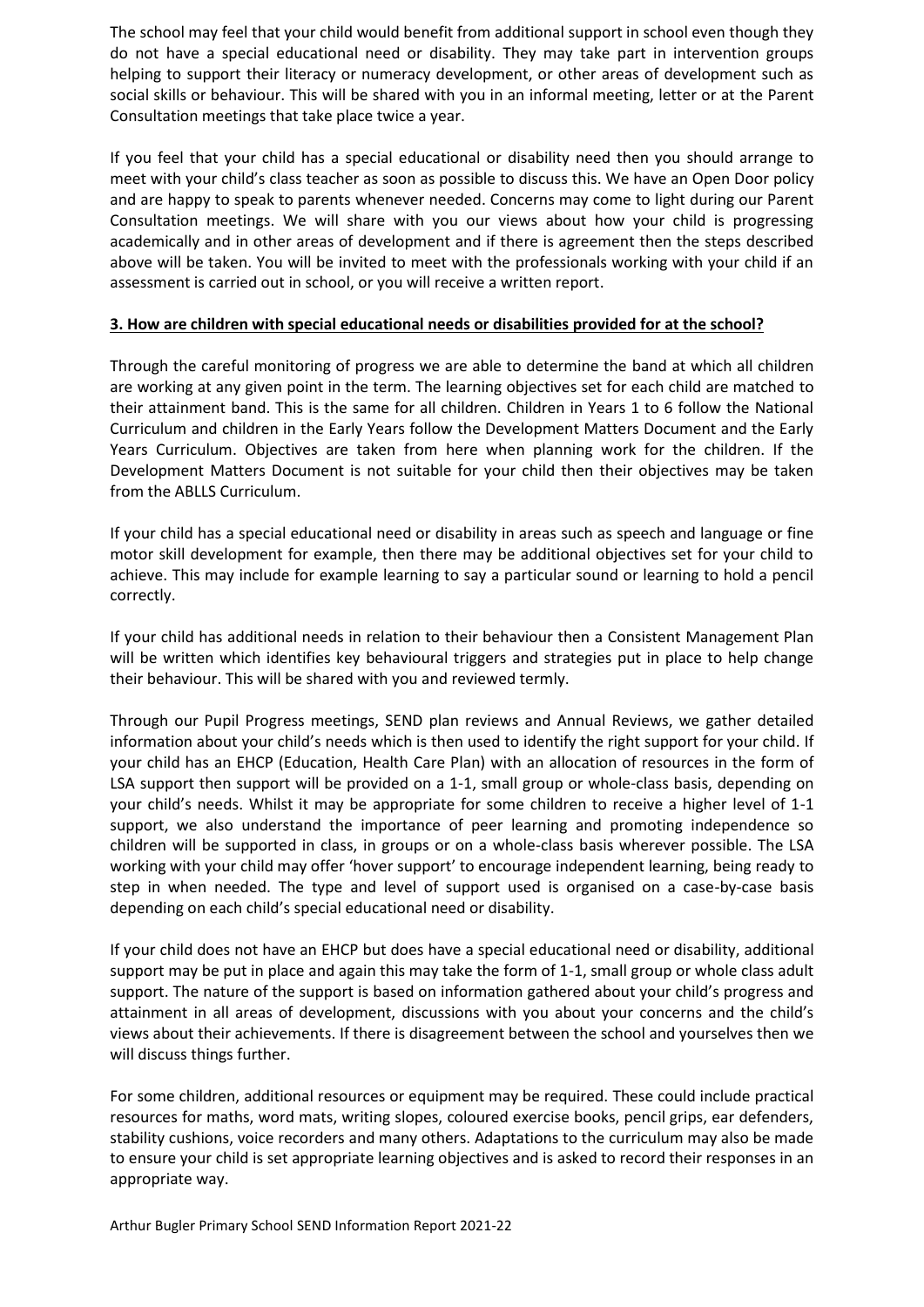Some members of staff have expertise in specific special educational needs or disabilities and where possible we will match their expertise to your child's needs. Expertise will be taken into consideration when allocating LSAs to work with specific children.

At all times the school will endeavour to meet the needs of all children but we acknowledge that limits will be placed on what we are able to provide, dependent on resources, funding and expertise available to the school.

# **4. How is Arthur Bugler Primary School accessible to children with SEND?**

The Local Authority is responsible for the control of admissions to Arthur Bugler Primary School, this includes children with SEND (Special Educational Needs and Disabilities). Please find further info at <https://www.thurrock.gov.uk/school-admissions>

We have an accessibility plan in place and where feasible make reasonable adjustments to improve the accessibility of our environment to meet individual needs. Our policy and practice adheres to the Equality Act 2010 and the Children and Families Act 2014.

- The building is accessible to children with physical disability via ramps. The school is all at ground level and there are disabled toilets around the school building.
- Staff ratios and appropriately trained staff available as required.
- We ensure that equipment used is accessible to all children regardless of their needs.
- Information can be provided in simple language, symbols, large print, on audiotape or in Braille for pupils and known families who may have difficulty with standard forms or printed information.
- We endeavour to make all activities accessible for all and take steps to ensure children with SEND are not treated less favourably than other pupils.
- After school provision is accessible to all children including those with SEND.
- Extra curricular activities and school visits are accessible for children with SEND.
- Fire evacuation procedures include children with SEND.

# **5. What expertise and training have the staff at the school received and what access does the school have to specialist expertise?**

In recent years, a number of staff have received training in Autism, deaf awareness, Positive Handling, ADHD, Narrative Therapy, handwriting and speech therapy and behaviour management training. Individual members of staff have received specific training to enable them to support individual children with specific needs, such as Braille reading skills.

We also deliver regular in-school training for our teaching and LSA teams covering subjects such as social stories, Precision Teaching, Dyslexia, ADHD, maths strategies, guided reading and effective questioning. When needed, professionals have also delivered training to the school as a whole on specific disorders such as Autism.

If your child has an additional need that is new to our school then the relevant professionals working with your child or specialist teachers will be contacted and relevant training will be put in place. We aim to do this before your child starts school if they join us in the Early Years. The members of staff working directly with your child will receive more detailed training which is then shared with the rest of the school so that all members of staff become aware of any specific needs.

If your child has a specific special educational need or disability then we may refer them to the following services:

- Speech and Language Therapy or the Speech and Language Specialist Teacher
- Occupational Therapy

Arthur Bugler Primary School SEND Information Report 2021-22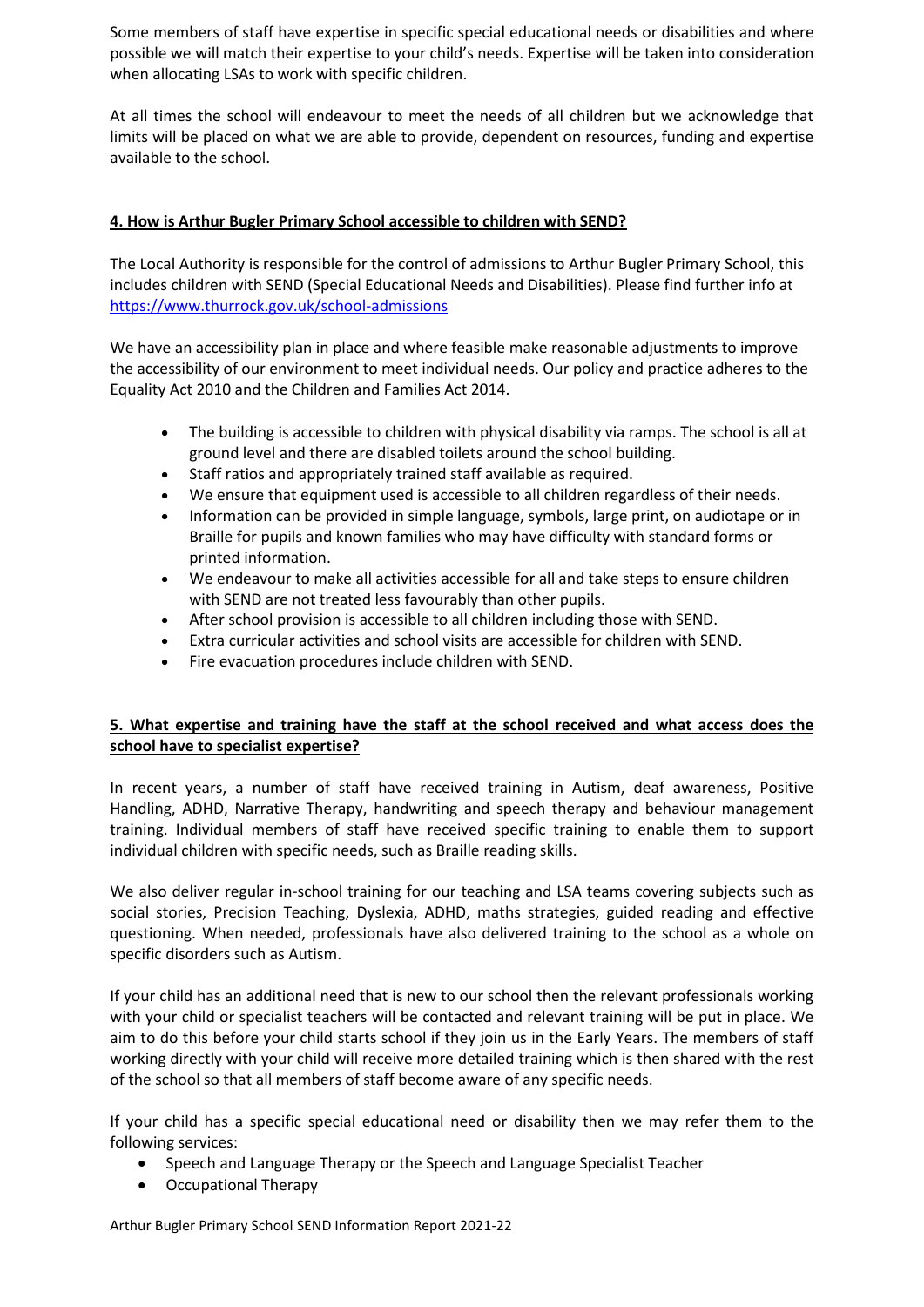- Physiotherapy
- The Visual Impairment Specialist Teachers at St Cleres
- Teachers of the deaf at St Cleres
- Treetops Outreach Service
- Beacon Hill ICT Assessment Team
- Beacon Hill Risk Assessment Team
- Community Paediatrician
- Educational Psychologist
- Emotional Wellbeing and Mental Health Service
- ABP Behaviour

We work closely with the specialist teachers and professionals that support children with additional needs and through this work we have developed our own skills and understanding of various disabilities such as Cerebral Palsy, Autism and ADHD. Some professionals such as the Visual Impairment Specialist Teacher visit the school on a weekly basis to support specific children. Treetops Outreach Team come in to school fortnightly to support identified children with additional needs.

# **6. How are equipment and facilities secured for my child?**

As described in question 2, the type and level of support given to children with special needs or disabilities is organised on a case-by-case basis depending on each child's special educational need or disability. If your child does not have an EHCP but requires equipment or adaptations to the school which are thought to contribute significantly to their learning then the school will provide what is needed. If your child does have an EHCP and they require a piece of equipment then the school will either purchase what is needed or apply for funding from Thurrock Local Authority, depending on the cost.

## **7. How will I know how the school supports my child and how is this communicated to me as a parent?**

At Arthur Bugler Primary School we hold parent consultation meetings in the Autumn and Spring terms where teachers discuss all children's progress with their parents. If a child is receiving additional support then this will be shared at the meeting. You may be invited in to talk to your child's teacher at another point in the year if concerns arise and additional support is to be put in place.

Children who have a special educational need or disability will have a Learning Support Plan, Individual Education Plan or Consistent Management Plan which sets out specific targets and interventions that are in place for your child, which is reviewed termly. You will be invited to attend the SEND Parent / Carer Meetings termly where your child's reviewed plan will then be shared with you.

If your child has an EHCP then you will be invited to attend an Annual Review meeting to review your child's progress over the year and make recommendations for amendments to the EHCP.

EHCP children's successes will be logged by an LSA within a success book and this will be discussed within their Annual Review meeting.

Some children may have a Home-School Contact Book which is completed either daily or on an 'as and when' basis by a member of school staff and by the child's parent.

#### **8. How will my child be involved in the arrangements for their education?**

At Arthur Bugler Primary School we aim to reflect each child's wishes in the support they receive and we listen carefully to what they say. If your child has a special educational need or disability, they will be asked to contribute towards their Learning Support Plan or Individual Education Plan on a termly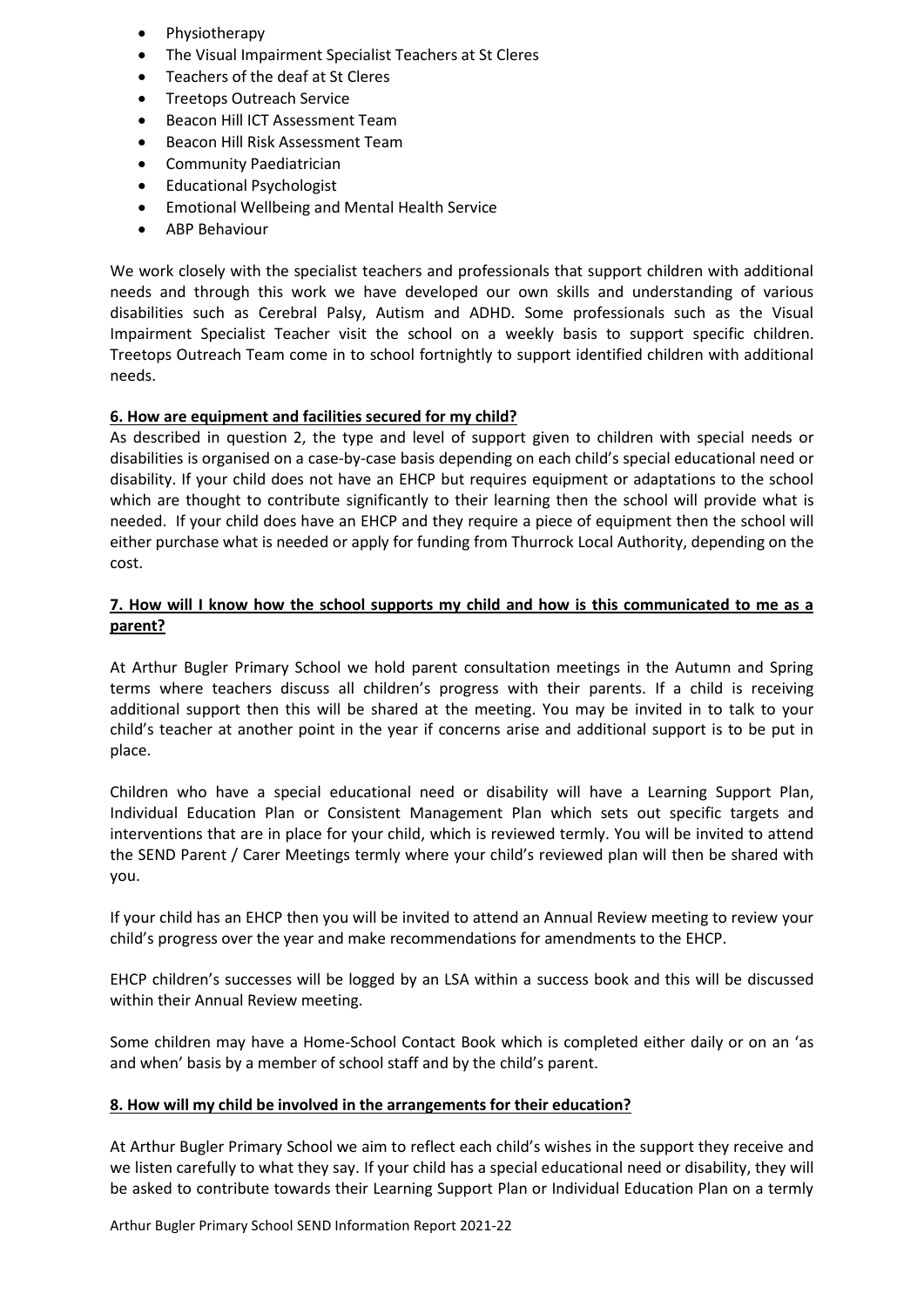basis, for example stating what they need to do to enable them to meet their targets, and when reviewing their plan at the end of the term.

If your child has an EHCP then they will be invited to contribute towards their Annual Review, sharing information about what they think they have achieved over the year and areas for development etc. The nature of their contribution will vary depending on their age or skills, and may include photos, mind-maps, videos etc. We aim for all children to attend their Annual Review and present their contribution, with appropriate support.

If your child has emotional, social or mental health needs they may have a Consistent Management Plan which helps to identify strategies to support them. Your child will be involved in preparing the plan to ensure it is most effective.

## **9. What arrangements are made by the governing body in relation to complaints from parents or children with special educational needs or disabilities concerning their provision?**

If there is disagreement between you and the school over whether your child has a special educational need or disability or whether you are unhappy about the provision your child is receiving then meetings will be held in school to try to resolve any conflict. If there is an unsatisfactory conclusion then the school would seek further expert advice and resort could be made by you to the school's Complaints Policy. We would follow the guidelines set out in the SEND Code of Practice 2014 if further action is required.

# **10. How does the governing body involve other bodies, including health and social services, local authority services and voluntary organisations, in meeting the needs of pupils with special educational needs or disabilities and in supporting the families of such pupils?**

The Governing Body regularly monitors the implementation of SEND provision throughout our school, including liaison with outside professionals. There is a Governor with specific responsibilities for SEND who meets regularly with the SENCO to oversee and monitor SEND provision including work with outside bodies and professionals.

Osborne Co-operative Academy Trust has established the SEND Trust Strategy Group which meets on a half-termly basis. This is a strategic group formed of the Trust's Inclusion Managers/SENCos whose aim is to share good practice and develop provision across the schools.

# **11. How does the school prepare and support my child when joining the school, transferring to a new school or changing class teachers/or year groups?**

# Joining the school in the Early Years – current practice

Your child will be invited to visit the school for one afternoon, a 'stay and play' session and then attend for three mornings during our transition week in July. If your child has additional needs then we may arrange additional visits before the end of the summer term. Where possible, if your child is supported by an additional adult in their preschool then we will try to arrange for that person to support them for all or some of their visits, although this will be at the preschool's discretion. Induction meetings are held in the summer term for all parents to attend but if your child has additional needs then the SENCO will arrange additional meetings if appropriate. The SENCO will also attend a transition meeting with the preschool, other professionals and yourselves in the summer term. Visits to preschools will also be carried out by the Early Years team and the SENCO may also visit your child if they have additional needs.

In September all of the children attend for mornings only for the first three weeks whilst Class Teachers and LSAs meet with all parents on an individual basis in the afternoons. After three weeks the children attend full-time. If your child has a special educational need or disability then it may be appropriate to stagger their entry into full-time education, building up the afternoons gradually over a period of time. This will be negotiated with you before September.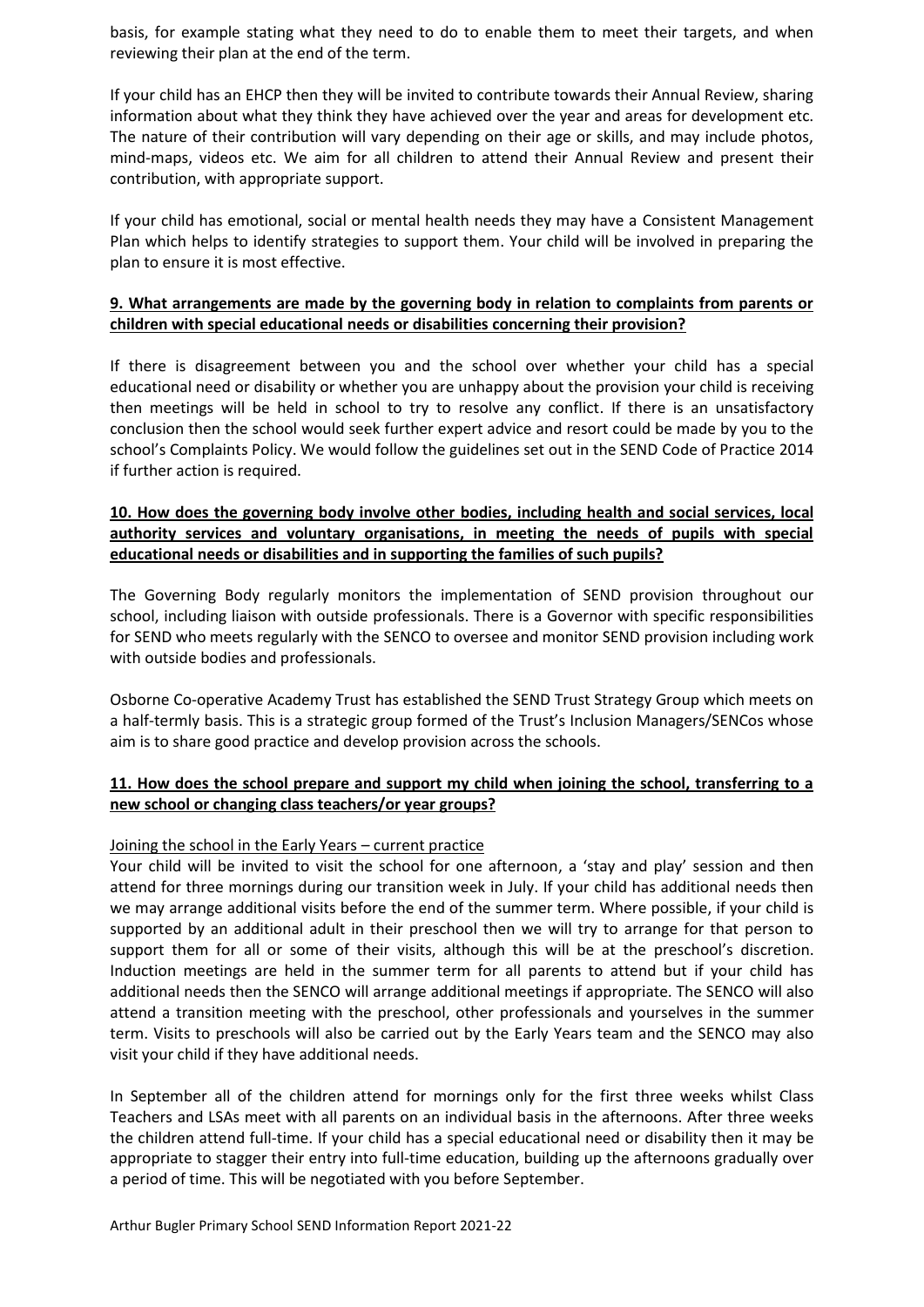It may be appropriate for your child to have a photo-book and/or social story for beginning school so that they can become familiar with the school over the summer holiday. Where possible, meetings will be held with all professionals supporting a child prior to them starting at our school.

### Joining the school mid-year

If your child has a special educational need or disability and is transferring from another school then the SENCO will liaise with their current school about your child's needs. Staff working with your child may visit them at their current school to gather as much information as possible from the school and yourselves before they start. Your child will be invited to visit the school and possibly attend some sessions before they start full time. This will be arranged on a case-by-case basis. Again, it may be appropriate to stagger their entry into full-time education.

## Transferring to a new school mid-year

Members of staff from the new school will be invited to observe your child and discuss their needs with their current teacher, LSA and the SENCO and all information regarding your child's current support will be shared. It is possible for you to request that information not be shared; this is at your discretion. Continued liaison will be offered once your child starts their new school, used at the school's discretion.

# Changing Class Teachers/Year groups at the beginning of a new school year – current practice

The school holds a handover session in June/July where existing Class Teachers and LSAs handover information to the children's new year group team. This includes details of pupil progress, attainment and any other additional information that may be relevant. If your child has a special educational need or disability then the SENCO will also attend these meetings and share more detailed information about their needs with your child's new teacher and LSA

The school holds a transition week which falls in line with the Thurrock Borough's Year 6 transition week, usually at the end of June/early July. During this week, the children spend the entire week with their new Class Teachers and LSAs, allowing both children and staff to get to know each other. If your child is supported by a specific LSA and this role is due to change then time will be made during transition week for the new LSA to shadow the existing LSA and information will be shared.

#### Preparing for secondary school

In the summer term the children in Year 6 spend a week at their new secondary school in order for them to familiarise themselves with the school. If your child has a special educational need or disability then it may be appropriate for them to attend additional sessions prior to starting, which will be arranged in consultation with the secondary school. The SENCo will meet with SENCos from the schools where children with special educational needs or disabilities are transferring to, to share details of their needs and current provision.

If your child has an EHCP then we will begin to prepare for secondary school in Year 5. A thorough Annual Review will be held in the summer term and you will have the opportunity to name a school of your choice at that point. In the Autumn Term of Year 6 you will need to apply for a place at your chosen school and the final placement will be decided at a panel meeting held by Thurrock.

# **12. What support services are available in the local authority?**

You can find a full list of services available to parents on the Ask Thurrock website: <http://www.askthurrock.org.uk/kb5/thurrock/fis/home.page>

We also hold information about the services other schools in the borough offer which can be accessed by us and a copy of this can be obtained through the school office.

See question 5 for more information about professionals that your child may be referred to if they have a specific area of need.

**13. Who can I contact for further information about special educational provision at the school**?

Arthur Bugler Primary School SEND Information Report 2021-22